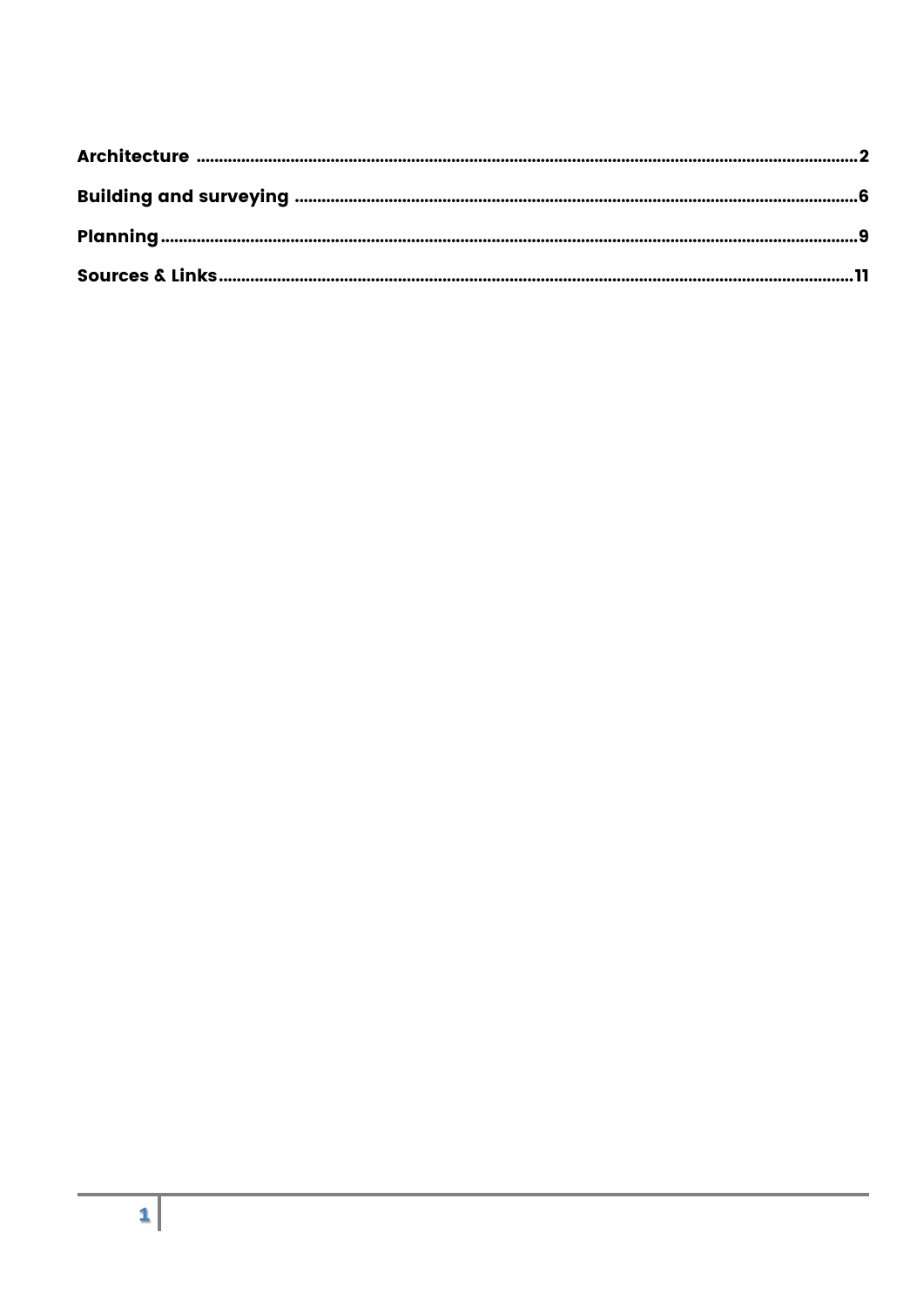### Architecture

Do you picture yourself designing the next iconic building on London's skyline, an eco-friendly house or a shopping centre? If so, architecture may be for you. Architects design buildings of all types from residential housing to large public buildings. This degree is the first stage of seven years of professional training needed to practice as an architect. The course combines studio-based design projects with gaining technical knowledge of materials and construction techniques.

- VOCATIONAL
- PRACTICAL PLACEMENTS
- BA
- TIME ABROAD
- COURSEWORK-INTENSIVE
- COMPUTER-LITERATE
- PRACTICAL WORK
- STUDIO-BASED
- ART AND DESIGN
- TECHNICAL

#### Example course modules

- Communication and group working
- History and theory of architecture
- Transferable skills for the built environment
- Design procedures
- Creative practice
- The principles of designing architecture
- The practice of making architecture
- Humanities and technologies
- Interdisciplinary design studies
- Architectural communication and representation

#### Teaching hours / week

The time you'll spend in lectures and seminars each week will vary from university to university, so use this as a guide.



#### League tables for this subject

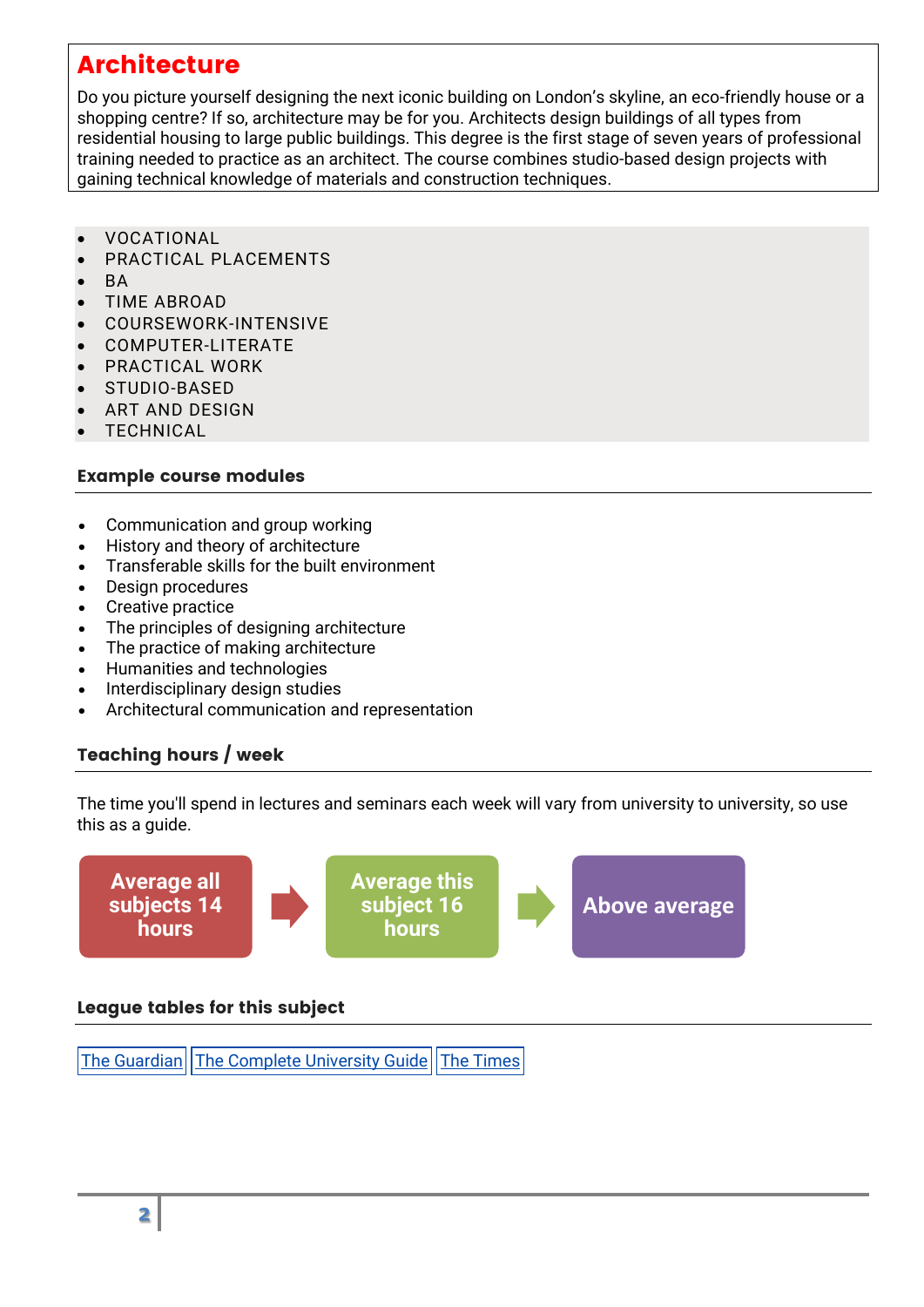Teaching is quite varied - lots of one-to-one tutoring/ studio tutoring in small groups. Very independent, generally only one day of lectures a week and eight to 10 contact hours a week. But lots of independent work. Projects set by tutors are very varied and allow a lot of creativity. Most work is through design portfolios that you work on throughout the year - however alongside these are some essays and group work, but the focus is on the design portfolio.

#### *2nd year, University of Westminster, London*

I found architecture to be a very challenging course. At Bath, it is very technical and you are expected to know how the building will stand up. Detail design plays a huge role in the assessment process. We are required to complete three solo projects in the first year and one group project in conjunction with civil engineers. For a project, you will be given a brief. You will then have to come up with a design proposal, draw it up using autoCAD and SketchUp, make a model and take photos. All your work will then need to be presented in a brochure and presented at a crit where you have to present your idea to practicing architects and they criticise it.

#### *1st year, University of Bath*

The course is split into history, technology, theory, professional studies, and design. All areas are interesting but the most challenging is design. Technology can also be challenging if you struggle more with maths and physics. We produce design work which includes portfolios, models, sketchbook, technical drawings and atmospheric drawings. Professional studies involves technical drawing by hand, and eventually digitally. It also includes some digital 3D modelling and Photoshop work.

*1st year, Newcastle University*

#### A-levels (or equivalent) usually required

No Specific Requirements

#### **Useful to have**

- Physics
- Art
- **Mathematics**

#### Application checklist

Here's a guide to what to expect from the application process - also check individual university entry requirements, as these may differ.

- January application
- Personal statement
- Portfolio
- Interview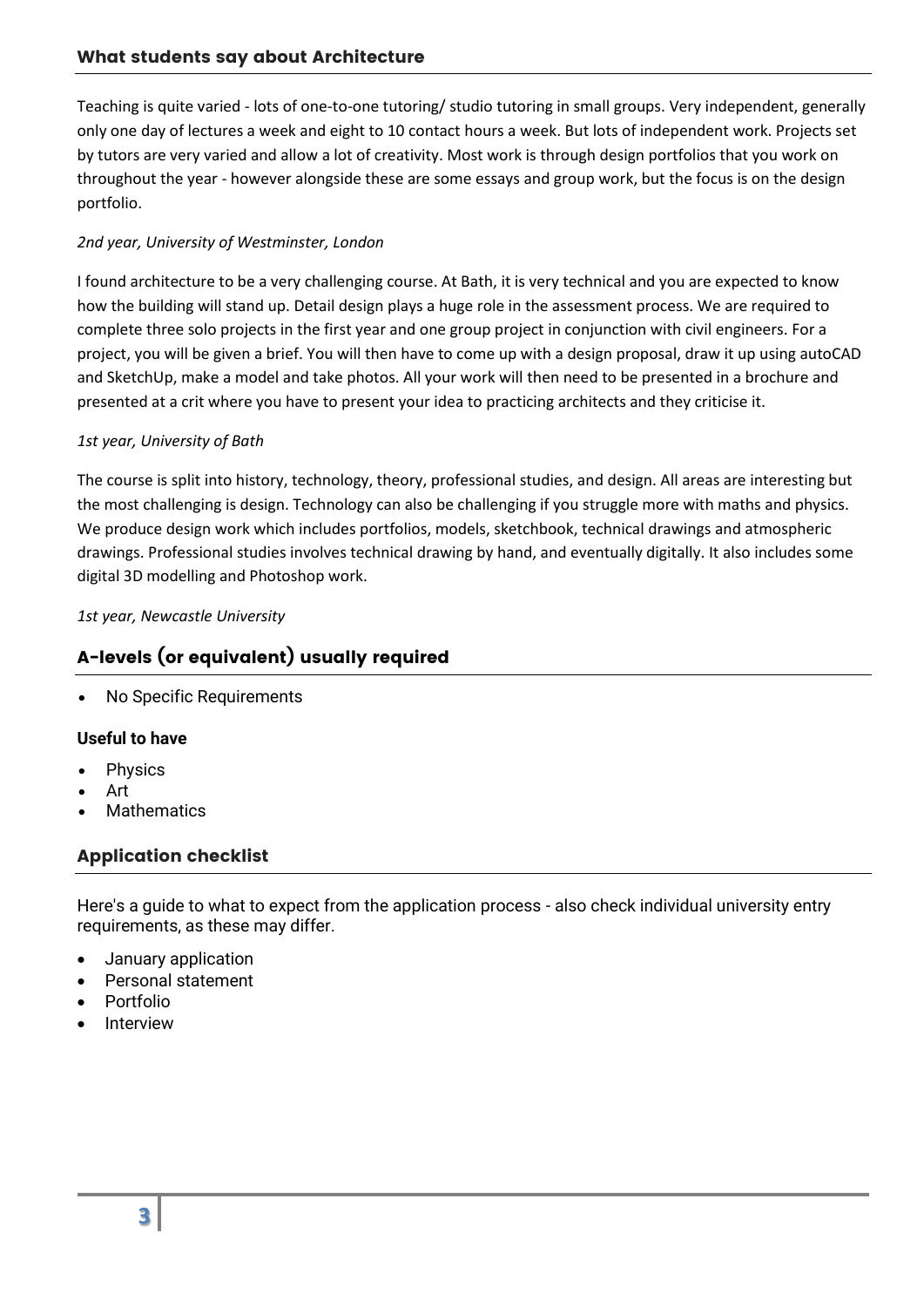Is architecture the right course for you? What books do you need to buy? Find out by asking tutors these need-to-know questions when you're out at an open day...

#### **About the course**

- Is the course accredited?
- Who will be teaching me?
- What's the split between critical thinking / theory and practical, project-based work?
- How much drawing and modelling is involved, and how much of that will be digital?
- How many portfolios will I need to complete? Will I be exhibiting my work at all?

#### **Equipment and facilities**

- What books do I need to buy?
- What drawing equipment / tools do I need to buy? How much will this add up to?
- Do I need a computer with specialist design programs? Do you recommend any?
- Work experience / placements
- Will I spend a year working for an architects? Do I need to arrange this myself?
- How will my placements be assessed? Does it count towards my final mark?
- Will I be paid when on a placement?

#### **Assessment**

- What's the split between exams / coursework / group projects?
- Does my portfolio make up a high proportion of my overall mark?
- Do I need to complete a research-based project or dissertation

#### **Going the extra mile**

- How can I get the most out of this degree?
- Does the university have good contacts within the industry?
- What are my chances of getting a job at the end of this course?

#### Examples of degrees and combined degrees for BHASVIC student's 2019 entry

- Interior Design
- Interior Architecture and Design
- Interior Design Architecture with Foundation Year Architecture (with placement)
- Architecture
- Architecture (with Foundation Year)
- Architectural Engineering
- Land Economy

#### Career prospects

Before the recession, architecture had one of the lowest unemployment rates of all the main subjects, and graduates were in demand. But the recession hit the construction industry very hard and that has meant a tough few years for architects. Things have been looking up more recently, though, so we hope and expect that the jobs market for architects will get better. Most working architects secure jobs in the architecture industry, more usually starting as assistants rather than full-blown architects or chartered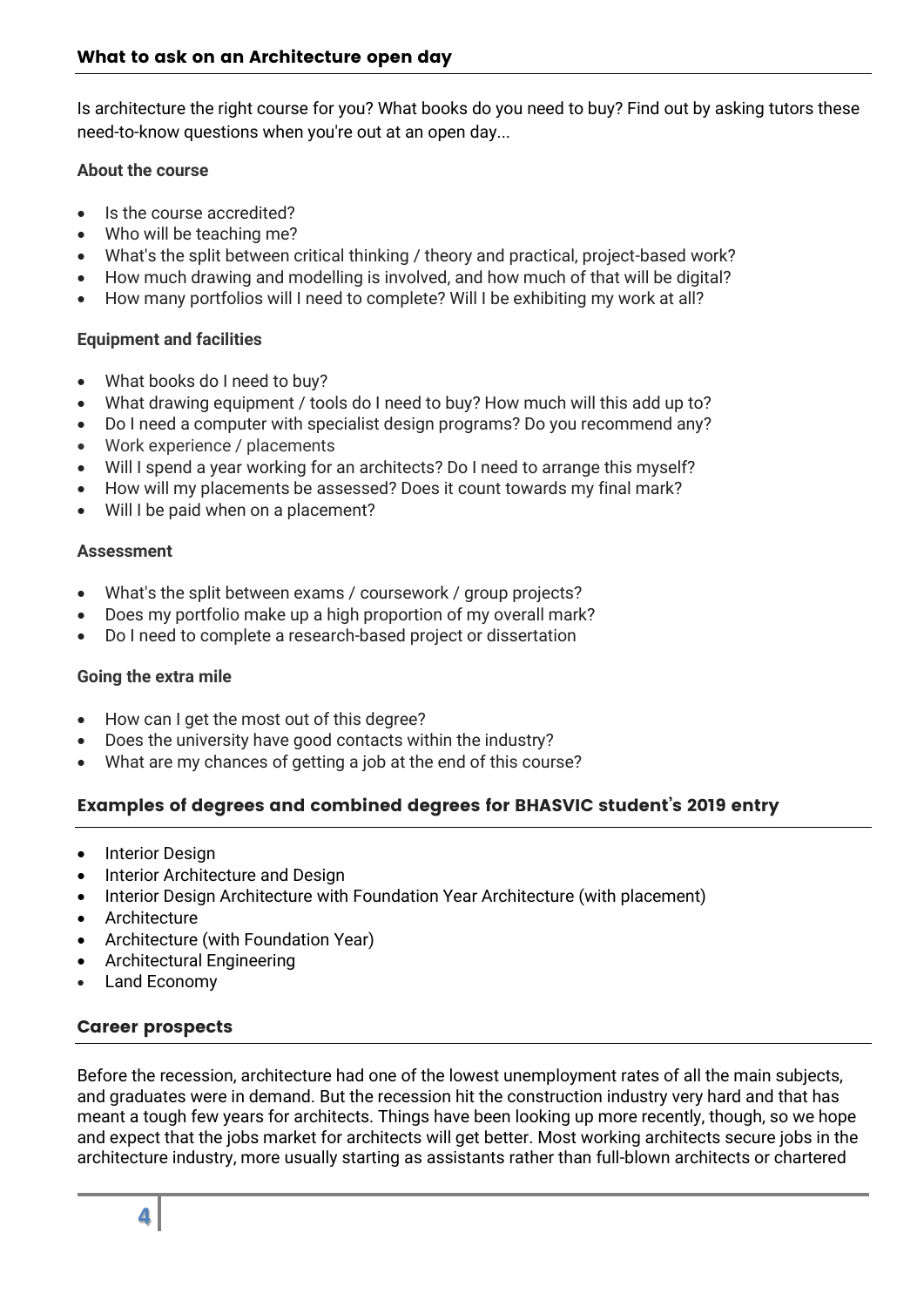Technicians. Some, however, move into management, design or marketing roles, where they find their planning, design and project management skills are very welcome. Nearly half the architecture-related jobs last year were in London or the South East, and this group are rather more likely than average to find their jobs through personal contacts, so polish your networking skills if you want to succeed as an architect.

#### Transferable skills

Teamwork, Technical ability, Problem solving, Social Skills, Organisation, Numeracy, Communication, Attention to detail, Administration, Analytics, Discipline

#### Example careers

- Architect
- Interior or landscape designer
- Chartered architectural technologist

#### **Other real-life job examples**

- Historic buildings inspector
- Social sciences researcher
- Youth project leader

#### What employers like about this subject

Architecture degrees will provide you with subject-specific skills such as the skills to work with and communicate architectural proposals; a knowledge of materials and their use in building and the use of Computer-Aided Design (CAD). Transferable skills you can get from architecture include team-working, excellent IT, problem-solving, critical thinking and the ability to interpret data. Architecture graduates are employed in architectural practices, in construction, in consultancy, in design agencies, in government and regulatory bodies and in universities.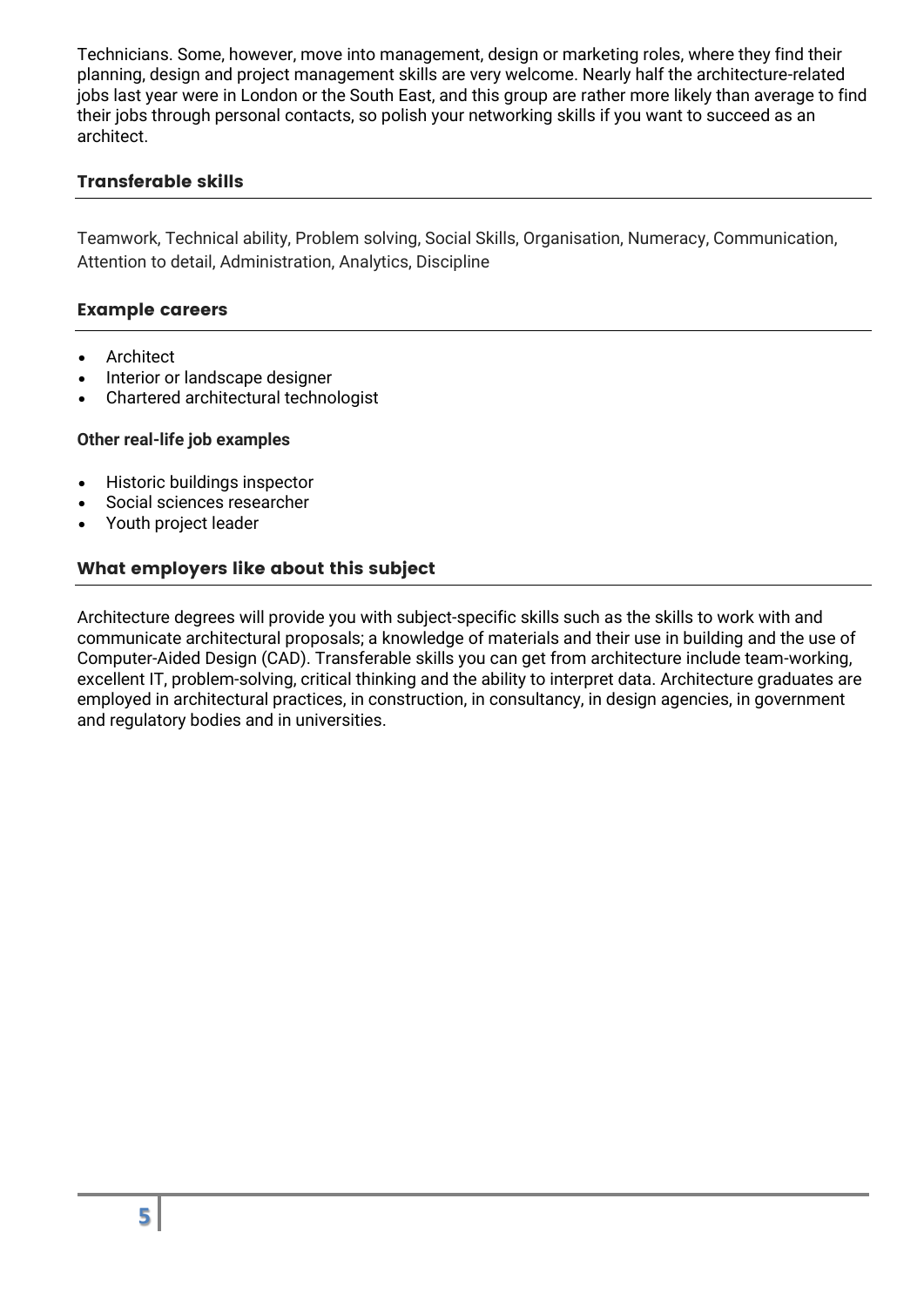## Building and surveying

If you are interested in buildings and like the idea of identifying technical problems, finding solutions and giving technical or legal advice, building surveying could be for you. Building surveyors are involved at the design, planning and construction stages of building projects and also work in property management and the conservation of historic buildings. If you are more interested in business and finance, quantity surveying could be for you. Quantity surveyors manage costs relating to building and civil engineering projects.

- FINANCE
- **BSC**
- VOCATIONAL
- PRACTICAL PLACEMENTS
- TIME IN LABS
- PROBLEM-BASED LEARNING
- PRACTICAL WORK
- TECHNICAL
- PROPERTY MANAGEMENT
- BUILDING CONSERVATION

#### Example course modules

- Design principles
- Residential refurbishment and maintenance
- Science and materials
- Law and contract
- Design and surveying skills
- Residential construction
- Commercial and industrial technology
- Pre-and post-contract procedures
- Defect and structural appraisal
- Building pathology

#### Teaching hours / week

The time you'll spend in lectures and seminars each week will vary from university to university, so use this as a guide.



The time you'll spend in lectures and seminars each week will vary from university to university, so use this as a guide.

#### League tables for this subject

The [Guardian](https://www.theguardian.com/education/ng-interactive/2017/may/16/university-league-tables-2018) The Complete [University](http://www.thecompleteuniversityguide.co.uk/league-tables/rankings?s=Architecture) Guide The [Times](https://www.thetimes.co.uk/article/top-by-subject-mgbnm672r)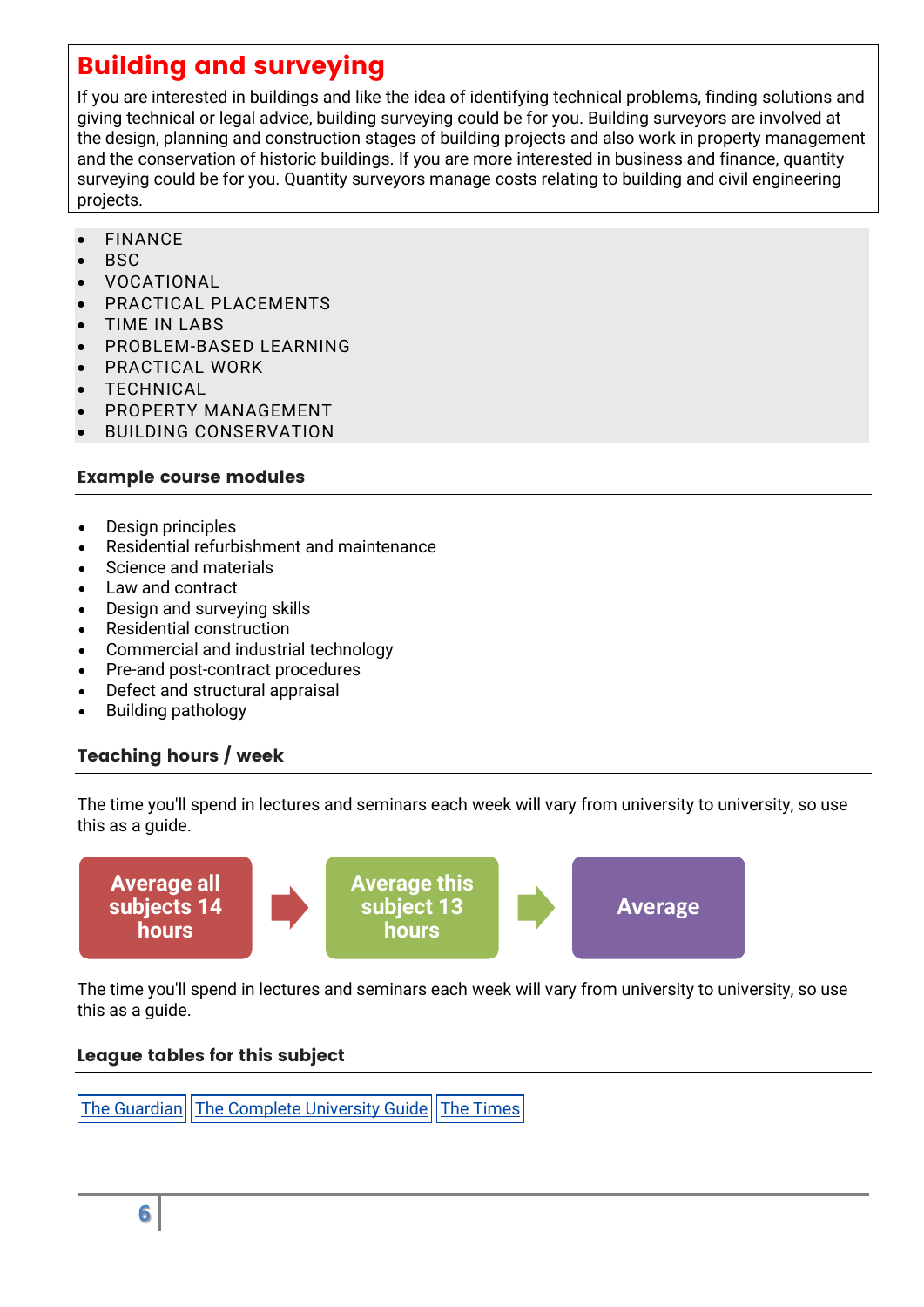Maths

#### **Useful to have**

Physics

#### Application checklist

- January application
- Personal statement

#### Examples of degrees and combined degrees for BHASVIC student's 2019 entry

- Construction Management
- Building Surveying (Accelerated Full-Time)
- Quantity Surveying
- Construction Engineering Management
- Planning and Property Development
- Land Economy

#### Career prospects

Building graduates haven't had as difficult a time as other construction grads. Most graduates get jobs quickly, with quantity building surveyors, construction engineering and site management roles amongst the most common. There are jobs to be had in most parts of the country, so if you're technically-inclined and want to work somewhere specific, it might be worth considering this as an option. Building graduates are more likely than most to start their career with an employer who gave them work experience, so it's particularly worth trying to secure links with industry if you take this degree.

#### Transferable skills

Teamwork, Technical ability, Problem solving, Social Skills, Organisation, Numeracy, Communication, Attention to detail, Administration, Analytics, Discipline

#### Example Careers

- Construction manager
- Estates manager
- Chartered surveyor

#### **Other real-life job examples**

- Building technician
- Building surveyor
- Civil engineer

#### What employers like about this subject

A degree in building or surveying will provide you with subject-specific skills such as the skills to appraise buildings; an understanding of the design, construction, performance and management of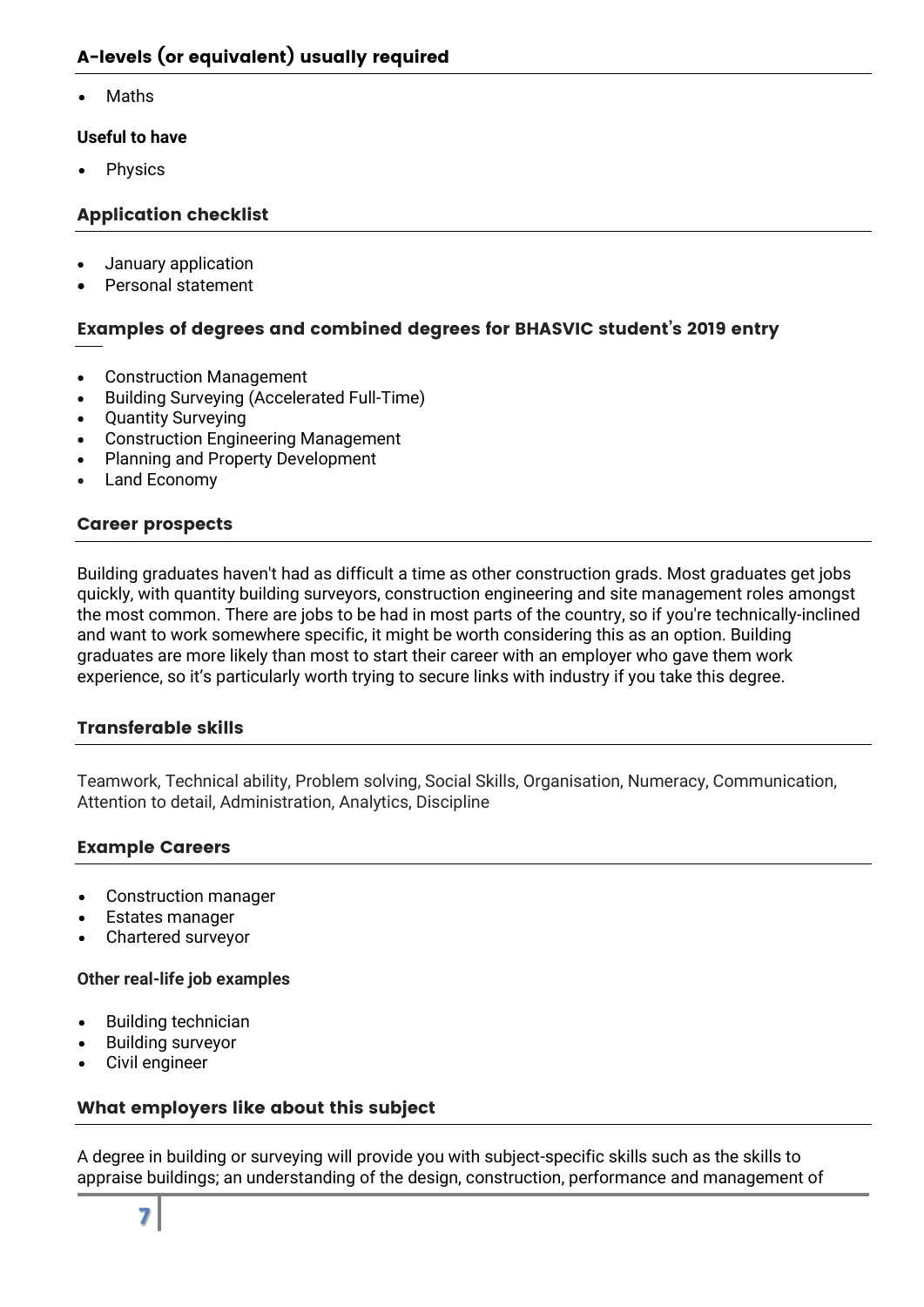buildings and the legal principles around building and their construction, regulation and management. Transferable skills you can get from building or surveying include good numeracy, team-working, excellent IT, problem-solving, critical thinking and the ability to interpret data. Building or surveying graduates are employed in all branches of the construction industry, and in other industries such as electricity generation and supply, oil and gas, transport and property management.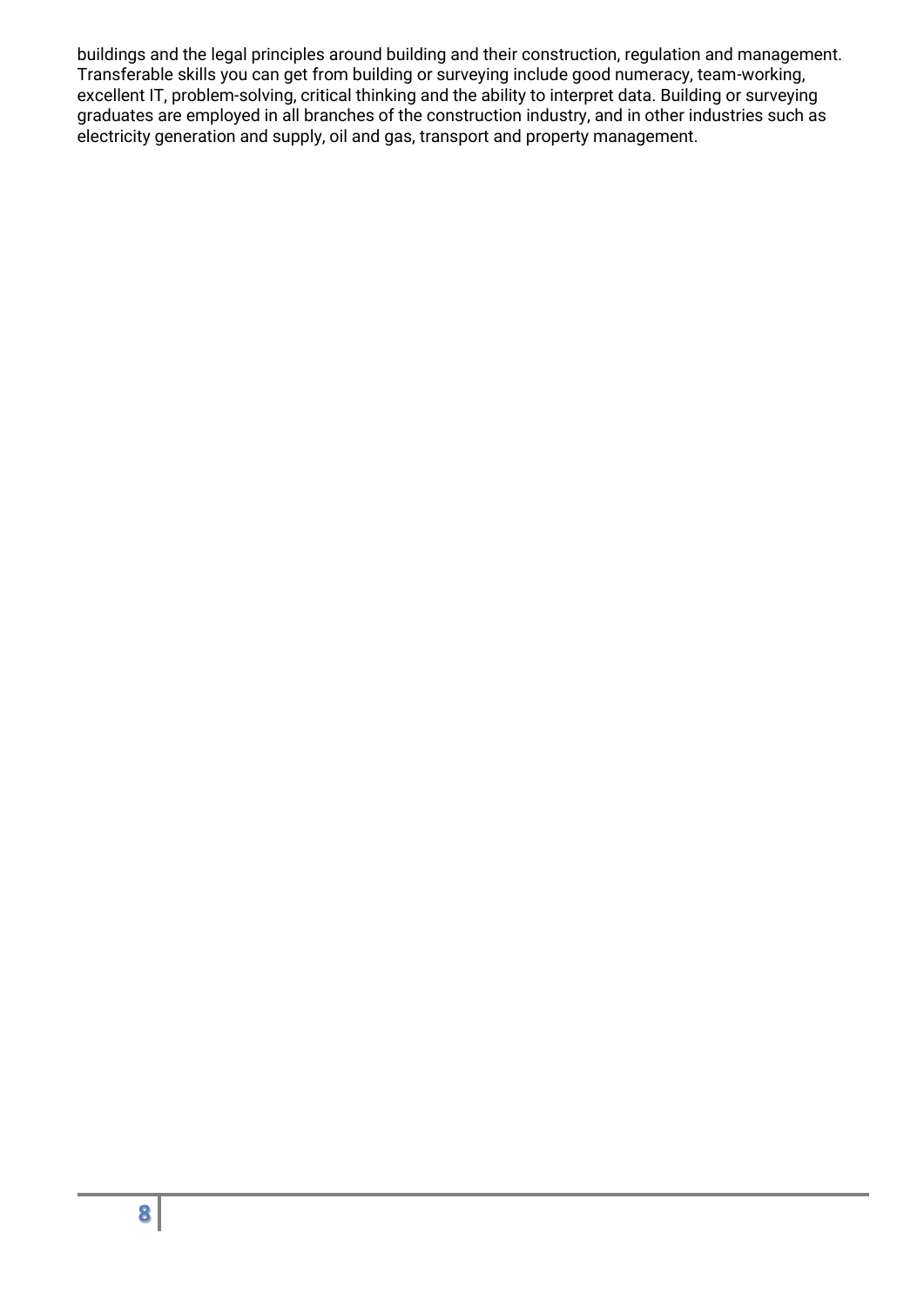# Planning

Are you interested in how towns or cities develop or how decisions (often with conflicting demands) are made about new housing schemes, transport systems and leisure facilities? A planning degree is a vocational course where you will learn the skills to work as a town and country planner, such as surveying techniques, using computer-aided design to draw up plans, report-writing and developing your communication, negotiation (and diplomacy!) skills.

- $-BSC$
- VOCATIONAL
- PRACTICAL PLACEMENTS
- COMMUNICATION SKILLS
- BA
- COURSEWORK-INTENSIVE
- FIELD TRIPS
- REPORT-WRITING
- URBAN STUDIES
- REAL ESTATE

#### Example course modules

- The context of housing
- Housing administration and property management
- Residential landlord and tenant law
- Professional practice in context
- Social housing strategy and finance
- Environment and sustainability
- Reading the city
- Understanding place: methods and perspectives
- The planning professional
- Strategies into action

#### Teaching hours / week

The time you'll spend in lectures and seminars each week will vary from university to university, so use this as a guide.



The time you'll spend in lectures and seminars each week will vary from university to university, so use this as a guide.

#### League tables for this subject

The [Guardian](https://www.theguardian.com/education/ng-interactive/2017/may/16/university-league-tables-2018) The Complete [University](http://www.thecompleteuniversityguide.co.uk/league-tables/rankings?s=Architecture) Guide The [Times](https://www.thetimes.co.uk/article/top-by-subject-mgbnm672r)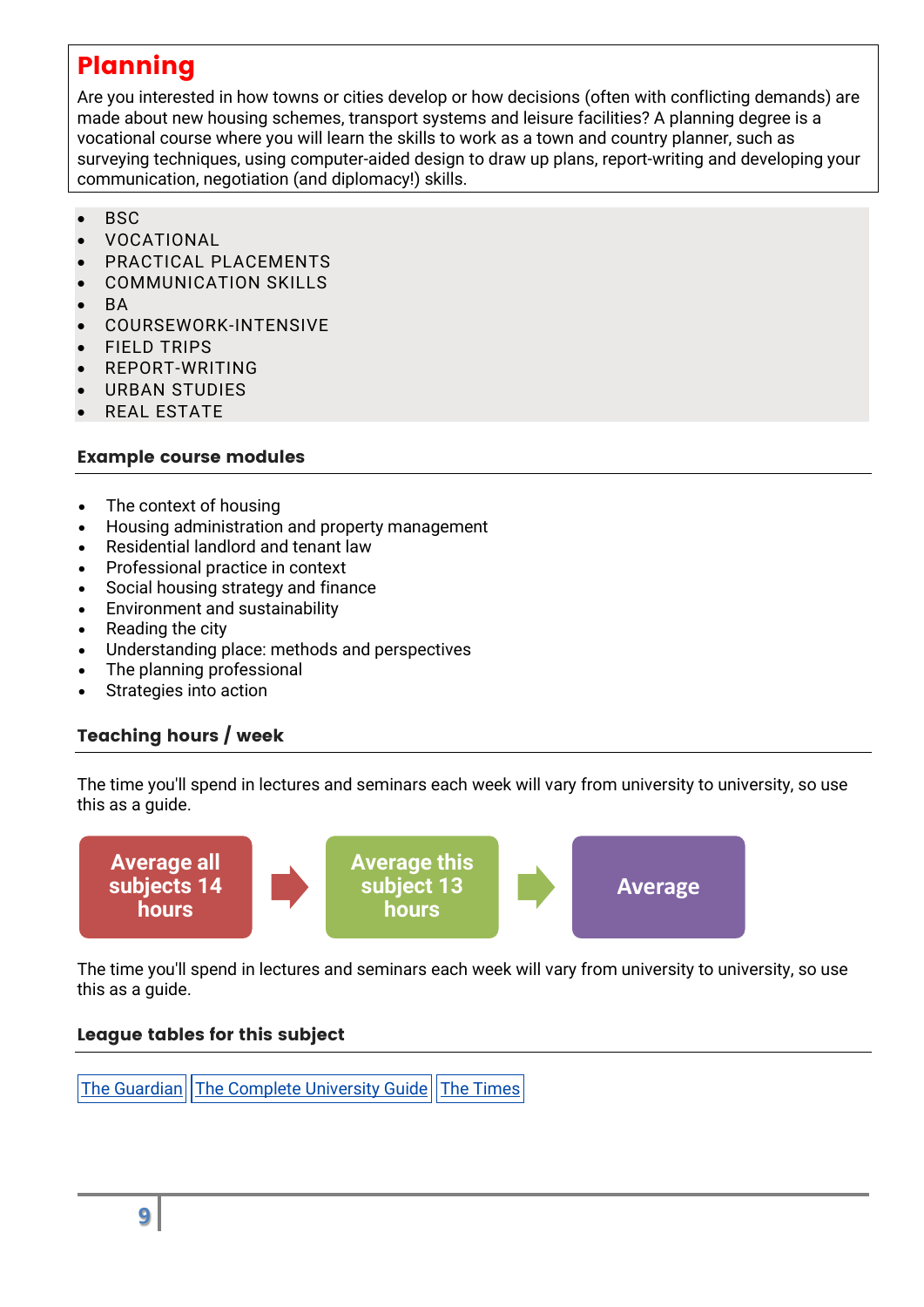I study geography and planning. Not many hours a week - approx eight to 10 in the first semester, and 10-16 in the second. Enjoy the majority of my modules. Assessed work is mainly exams for geography modules, and essays/ reports for town planning modules.

#### *1st year, Newcastle University*

The work involved is tough in some modules, but is easy in others - it can vary. All of them are interesting, and you are able to see how the information being taught would apply in the real world. You do not spend much time at the university, but this gives students a chance to work and do studying at home.

#### *1st year, University of Westminster, London*

There is ample amount of lectures. The work is challenging, but interesting and mostly relevant. Maps, essays and reports are what we are set to do.

*1st year, Canterbury Christ Church University*

#### A-levels (or equivalent) usually required

No Specific Requirements

#### **Useful to have**

geography

#### Application checklist

- January application
- Personal statement

#### Examples of degrees and combined degrees for BHASVIC student's 2019 entry

- Construction Management
- Construction Engineering Management
- Planning and Property Development
- Land Economy

#### Transferable skills

Teamwork, Technical ability, Problem solving, Social Skills, Organisation, Numeracy, Communication, Attention to detail, Administration, Analytics, Discipline

#### Example Careers

- Construction manager
- Estates manager
- Chartered surveyor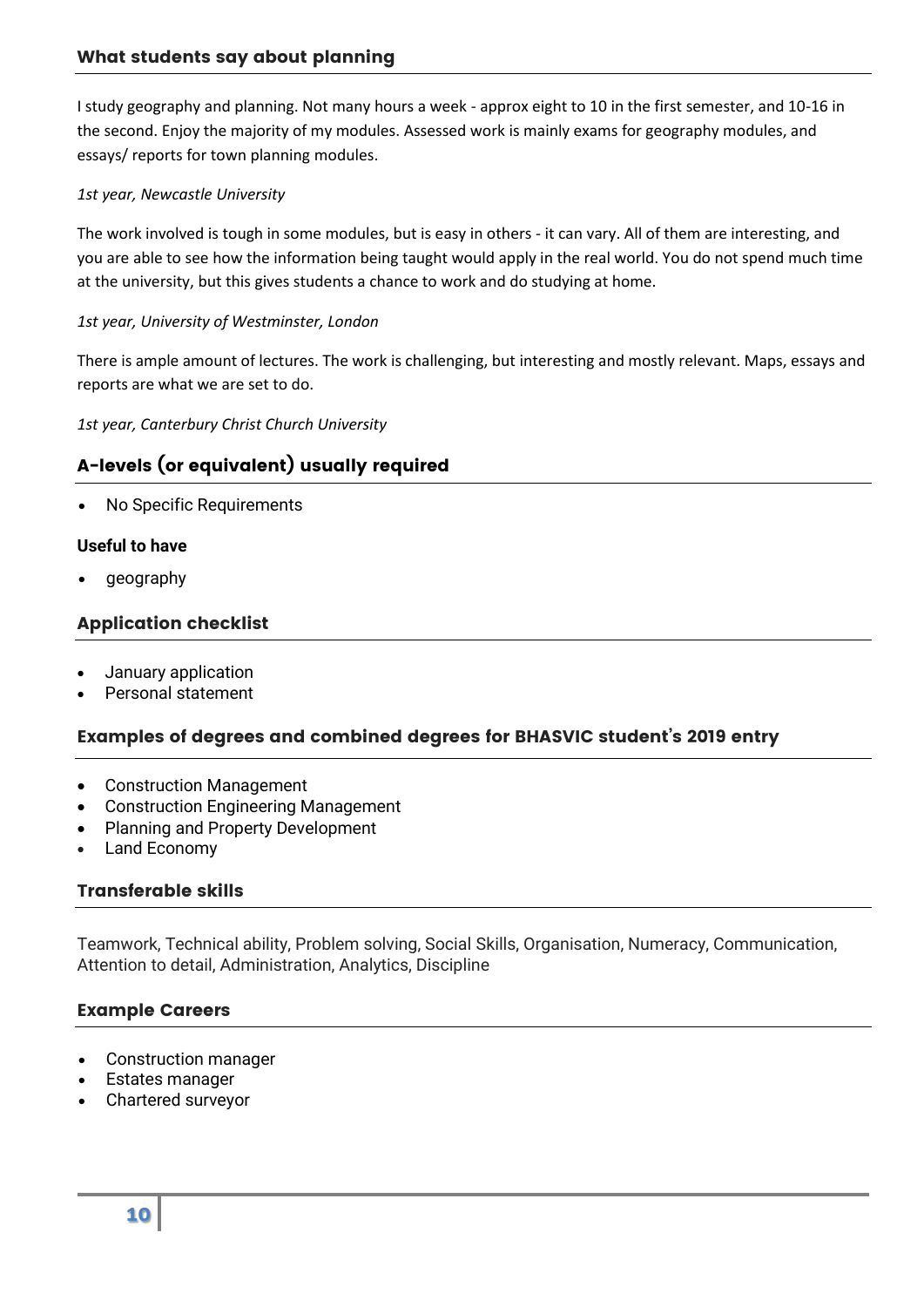| Each of our subjects Fine Art, Textiles,<br>BHASVLE/my courses/visual arts/fine art a level<br><b>Visual Arts</b><br>Photography and Graphics have a<br>year 1<br>'progression' section on the VLE<br>In Fine Art for example there is:<br>Guide to studying the arts at<br>$\bullet$<br>university.<br>Job profiles.<br>An animated village for research<br>arts careers.<br>Short films from some of the UK's |
|-----------------------------------------------------------------------------------------------------------------------------------------------------------------------------------------------------------------------------------------------------------------------------------------------------------------------------------------------------------------------------------------------------------------|

#### **Other real-life job examples**

- Building technician
- Building surveyor
- Civil engineer

#### Career prospects

This subject includes degrees in urban studies and housing as well as planning qualifications. Be a little careful when looking at the stats, as most jobs in planning, especially in town planning, go to Masters students in the subject – planning is a very popular Master's degree. So if you want a job in planning, expect to stay on at university after you have finished your first degree. Those who leave after their first degree are more likely to go into surveying. The subject is in demand, though, so despite the downturn in construction, planning graduates are less likely than the average to be out of work.

#### What employers like about this subject

A student of planning can expect to gain subject-specific skills including the planning and management of built and natural environments; planning law and how to use specialist software including Computer Aided Design (CAD) and Geographical Information Systems (GIS). Planning graduates can be found largely in related industries, such as property development, architecture, construction, building and engineering consultancy, but their mix of skills means they are recruited by other industries, including banking, defence and manufacturing. Planning students need to take a Royal Town Planning Institute (RTPI) accredited degree in order to become a chartered town planner.

#### Sources & Links

SOURCE: GRADUATE [PROSPECTS](https://university.which.co.uk/about/who-we-work-with#graduate-prospects)

SOURCE: WHICH? [STUDENT](https://university.which.co.uk/about/where-we-get-our-info#which-student-survey) SURVEY

SOURCES: [HESA](https://university.which.co.uk/about/where-we-get-our-info#hesa-student-record) & [HEPI-HEA](https://university.which.co.uk/about/where-we-get-our-info#hepi-hea)

<https://targetcareers.co.uk/uni/degree-subject-guides>

<https://www.whatuni.com/advice/guides/subject-guides/>

<https://www.thecompleteuniversityguide.co.uk/courses>